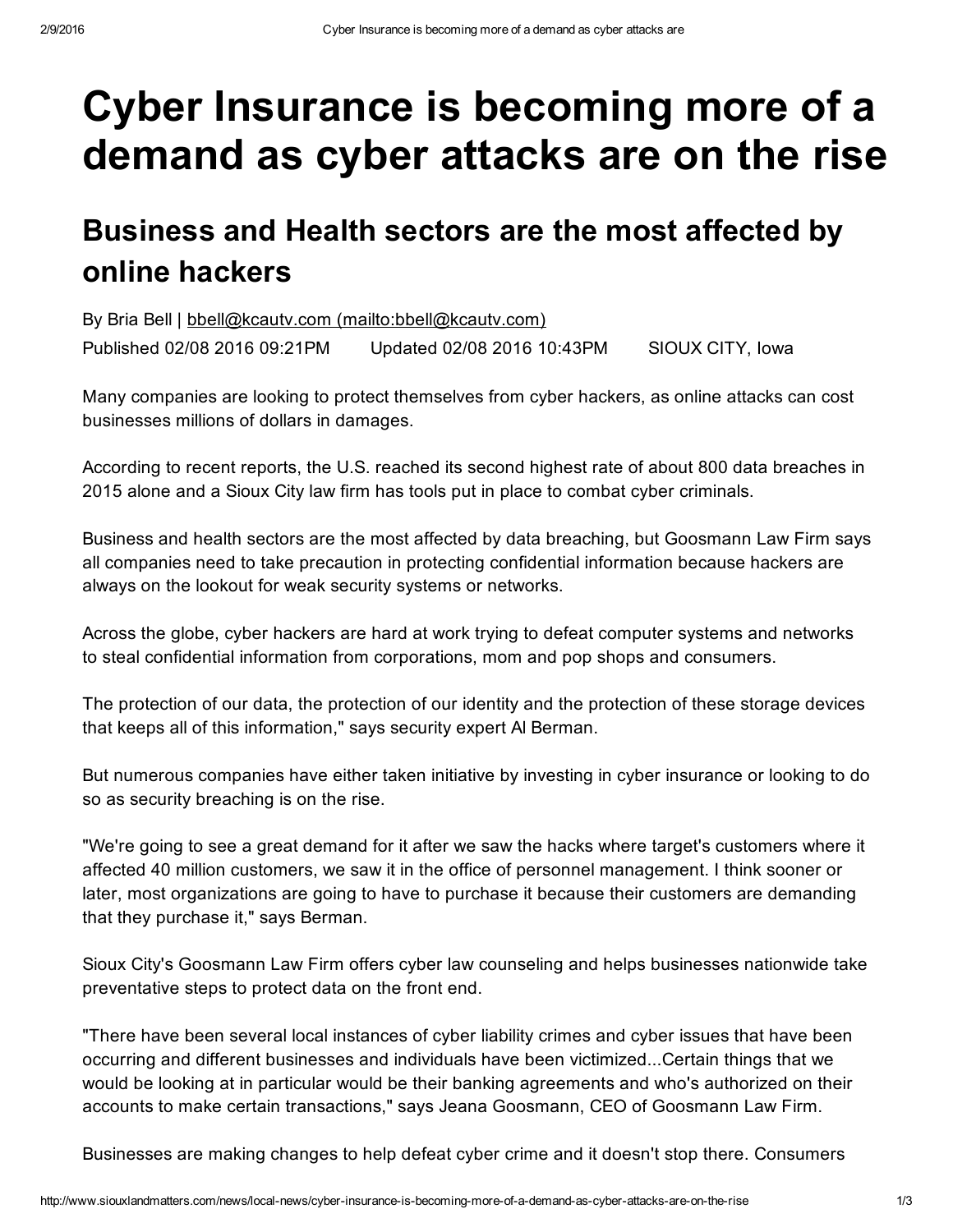can protect themselves too by upgrading their debit or credit card to a chip card which increases security while making in-person transactions.

"It's a lot safer, the data's more encrypted," says Goosmann.

As cyber security becomes more of a demand, Goosmann says that companies and consumers should be vigilant in monitoring bank statements to ensure that you haven't become a victim of cyber crime.

Copyright 2016 Nexstar Broadcasting, Inc. All rights reserved. This material may not be published, broadcast, rewritten, or redistributed.

## More Stories

New Hampshire Voters Hit The Polls for Presidential Primaries

(/news/local-news/even-moreof-abc9s-sweetheart-selfiecontestants)

primaries (

Even more of ABC9's Sweetheart Selfie contestants!!!!